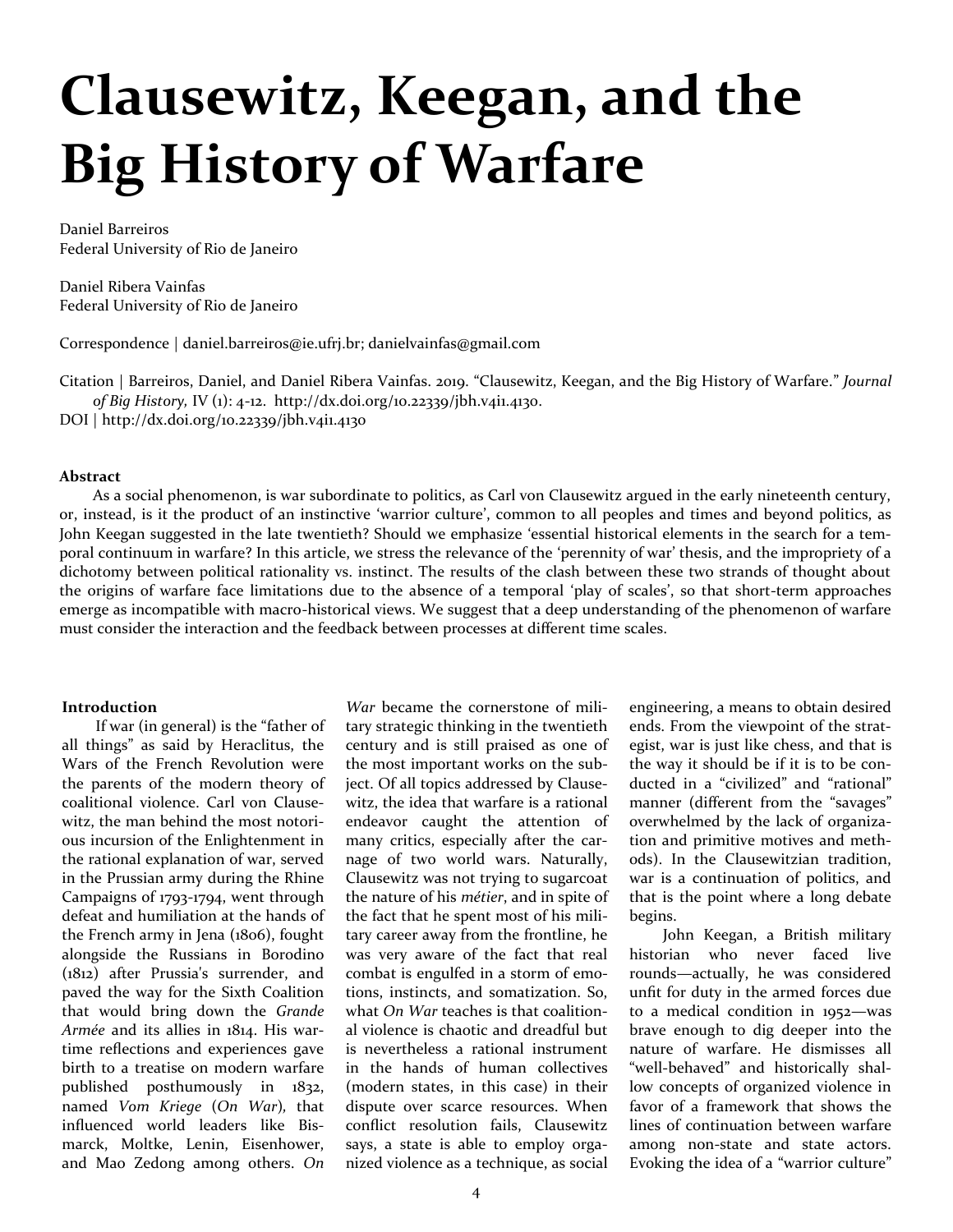ubiquitous to all mankind, Keegan emphasizes the social function of warfare in terms of group cohesion, coordination, and identity and stratification, rather than the instrumental aspects so dear to the Clausewitzians. A conceptual debate was formed around these positions, but the aim of this article is not to take sides. Instead, our purpose is to suggest that this debate is tainted by its inability to grasp with the "play of scales" as conceived by David Christian (2005, 2018); if we "scale up" our look into human experience employing critical insights obtained from primatological, ethological, and archaeological studies, we can find enough common ground between Keeganian and Clausewitizian traditions.

In *A History of Warfare* (1994), Keegan argues that warfare should not be understood as a continuation of politics, as stated in the Clausewitzian tradition, but rather as a cultural phenomenon, a product of the collective practices adopted by a particular group or society. Thinking of warfare as a cultural product would open the possibility, according to Keegan, of escaping the artificial restrictions imposed by Clausewitz that bound warfare to human rational mind and particularly to state rationality. In this way, to formulate a theory of warfare that would explain its existence throughout the history of humankind would be possible. Although the concept of culture is broader than the concept of politics and although Keegan's assertion gives us a wider understanding of warfare, it is still necessary to consider the ideas of Clausewitz about what constitutes the political phenomenon and contrast them with the definition given by Keegan since the controversy between these two authors is substantial enough to demand caution in the use of their concepts.

Keegan's concept of culture is interchangeable with a loose concept of human nature. He claims that the major cause of warfare is "warrior culture" and recognizes its universality among societies (Keegan 1994); in other words, there seems to be more than enough space for us to identify a possible overlap between that object (culture) and an innate behavioral framework in *Homo sapiens*.

> Warfare is almost as old as man himself, and reaches into the most secret places of the human heart, places where self dissolves rational purpose, where pride reigns, where emotion is paramount, where instinct is king. (Keegan 1994, 3)

Keegan's assertion is quite interesting as it situates warfare as a phenomenon present in the very beginning of human natural history and, therefore, as a structural component of the social history of all human groups since Paleolithic times. In doing so, Keegan must determine a main cause for warfare that must also be transcendent in time; this procedure puts his ideas on a collision course with the Clausewitzian tradition. which places politics (and warfare, by definition) in the list of phenomena determined by human "rationality." By stating that "instinct is king" and invoking its biological dimension, Keegan conceives culture as something beyond or even opposed to politics (in its state and formal dimensions). Nevertheless, Keegan does not insist upon bringing up the concept of instinct in its plain colors, opting for a more generic element, easier accepted by his interlocutors: something like a "human warrior culture" with local tones but a universal hue (Keegan 1994, xvi), in opposition to a supposed misuse of the Clausewitzian "war as politics" assertion. Keegan suggests that Clausewitz's original statement tends to be inaccurately translated. Better than affirming that warfare is the continuation of politics by other means would be saying that warfare is the continuation of political interactions with the *participation* of other means (Keegan 1994, 3). Consequentially, a duality emerges in a Keeganian reading of Clausewitz: on the one hand, politics, and on the other, the so called 'other means'; the undefined second element in the dyad definitely paves the way for theoretical exploration.

Warfare, therefore, is not a monolithic phenomenon since it carries a fundamental opposition in its core; if, in broad terms, this opposition is formed by a well-defined element (politics) and a somewhat amorphous element (the "other means"), it happens to transcend its very object (warfare), enabling us to bring into the debate the general ontological structure of the human psyche. This structure also consists in an opposition between elements with different levels of definability (conscious vs*.*  unconscious mind), and we are convinced that it is not a mere product of analogy. In short, warfare appears as a holistic phenomenon, integrating not only the dimensions of conscious decision and rational action as a means to an end but also of the complex interaction between culture, society, and deep psychology.

That Keegan tries to break the duality that lies in his theoretical and interpretative framework by replacing the causes of warfare with a general notion of culture is true. The 'military culture', in particular, would be that privileged environment in which the "tribal spell" would happen and where the contingencies of civilization would be dissolved in a so-called 'ancestral urgency' (Herberg-Rothe 2001, 183- 184). The most interesting aspect in this formulation is in the fact that it comes to us as essentially misleading in its definitional roots.

Keegan defends the primacy of "culture" from an analytical and theoretical standpoint where the very notion of culture should be dissolved. Instinctive urgency ("where instinct is king") and the "tribal spell" are not specific cultural elements; actually, they refer to a set of ancient psychic mobilizations present in all human groups. The "culture of the warriors," which is the key element of Keegan's argument, is not properly cultural; on the contrary, it is clearly a pre-cultural element, which must precede the symbolic, representational, idiosyncratic and historical dimensions. In his eagerness to overcome the notion of warfare as policy, Keegan not only ends up entering the minefield of the "natural" explanation of the collective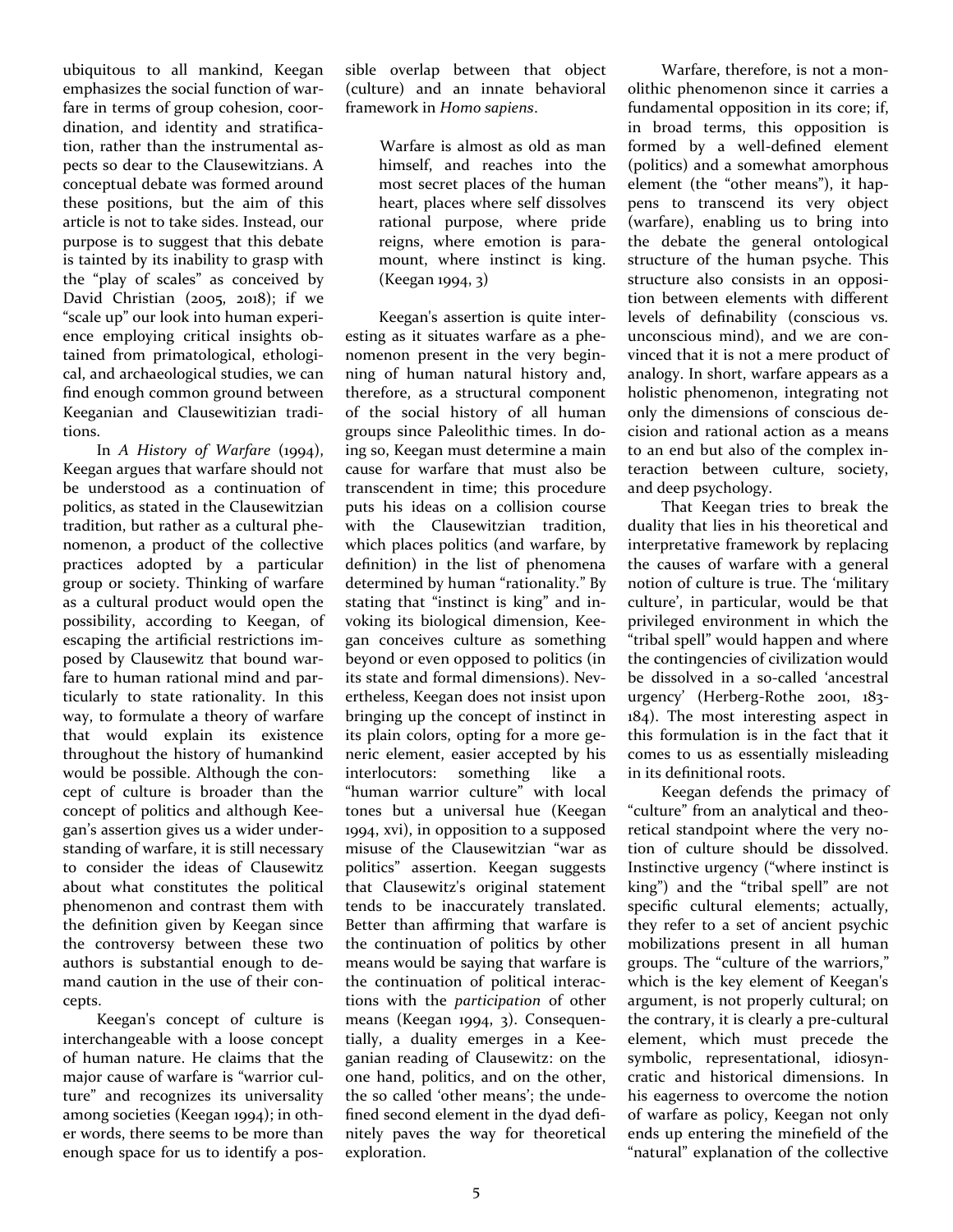and organized intersocietal violence but also offers an understanding of "politics" in Clausewitz that flirts intensely with contradictions.

Keegan's understanding of "politics" in Clausewitz's work is quite controversial because it tends to equate "politics" with "policy," the latter referring to a rational construction, an adequacy of means to ends, particularly the improvement of human wellbeing. On the other hand, Clausewitz used the German term *Politik* with a two-fold meaning, invoking simultaneously the notion of policy and of politics. "Politics" in this sense involves a degree of conflict and non-rationality that is absent from Keegan's construction. Warfare, then, can be violent, barbaric, and cruel and still be "political" to the extent that it deals with divergences between distinct political groups (Bassford 1994, 326-327). Certainly the conversation between Clausewitz and Keegan is disturbed by the simple reason that they both name distinct processes (in whole or in part) the same. In spite of that, two important notions seem to survive this struggle: (1) that the universal character of the warrior culture feedbacks with (Keegan would say, "determines") politics as a social organizational phenomenon, as Bassford  $(1994, 333)$  suggests; and  $(2)$  that, in Keegan's work, the warrior culture as a concept refers to a phenomenon that does not behave as a manifestation of the social and intellectual history, but rather as an aspect of human cognitive dynamics that informs every kind of culture.

C. S. Gray takes the theme of human nature to criticize Keegan and defend Clausewitz, bringing up the idea of the "common thread of the human factor" (Gray 1999, 164). That common thread would represent a problematic and controversial "proclivity to combat" and a "will to fight" (Gray 1999, 176, 181). If it is true that something like a "human nature" exists, sustained across the evolutionary time in spite of technical and cultural changes, then we could be able to formulate questions beyond shortterm transformations. The fundamen-

tal problem would be to recognize what *nature* is in order to formulate the theory with the best possible result. Clausewitz's hypothesis of "structuring rationality", i.e., the notion that every war has or must have a political purpose (Gray 1999, 169), is not enough though it seems to be true in its own way. The strength of the structuring rationality hypothesis lies in the notion that politics (in all its dimensions) is steady enough to function as a catalyst to the congregation of individuals with different and (most of the time) colliding agendas, leading to the cooperation necessary to make warfare possible. In essence, politics, as behavior, is related to major structuring myths in the core of our social and cultural life as *H. sapiens*:

> Any large-scale human cooperation—whether a modern state, a medieval church, an ancient city or an archaic tribe—is rooted in common myths that exist only in people's collective imagination (. . .). States are rooted in common national myths (. . .). Yet none of these things exists outside the stories that people invent and tell one another (Harari 2015, 36).

The existence of different myths is such a problem that a complete theory must investigate the birth of myths and macro-narratives rather than the social consequences of a particular narrative. To accomplish this, we have to venture into the Big History of human evolution to de-authorize unilateral readings of Clausewitz and of Keegan. A Big History of warfare that seeks to recognize the dialectical interaction between phenomena occurring at different timescales, from the *événementielle* to the evolutionary, would consider pointless the opposition between the instinctive "warrior culture" and the "rational enterprise." Rather, the conceptual dyad formed by the "instinctual" and the "rational" aspects of warfare behavior sheds light on the very nature of the mind of *H. sapiens*.

longs to a set of social phenomena endowed with a certain universality finds macro-historical support, albeit not without controversy. If some contemporary hunter-gatherer societies that do not undertake intersocietal coalitional violence exist, it is not uncommon to identify in their past (when this is ethnologically possible) evidence of engagement in conflicts with neighboring groups or with regular military forces, which ultimately resulted in demographic, political, and economic fragility (so that much of the hunter-gatherer pacifism can be associated with "defeated societies") (Keeley 1996, 31-32). All other societies display some sort of military cultural practices that interact dialectically with religious, ideological, mythological, and political representations. Thus, the existence of something like "warrior tendencies" in a transcivilizational level seems plausible. Nevertheless, as we shall see, the notion that intersocietal violence is the result of some innate psychological impulse dedicated exclusively to this purpose (i.e., lethal action against other social groups) is based on very fragile evolutionary foundations, often associated with discussions about human nature that are tributary to the western political philosophy of the  $17^{\text{th}}$  and  $18^{\text{th}}$ centuries (Hobbes vs. Rousseau, especially). In the same tune, Keegan's proposition that the "warrior culture" is the ultimate reason why warfare exists does not lead us farther from the clash between *doves* and *hawks* since Keegan suggests that intersocietal coalitional violence is the product of some "active principle" of human cognition, whose nature and function are to promote conflict.

## **Prosocial cognition: construction of the ingroup**

The cognitive foundations of intersocietal coalition violence belong not to any active ethological complex in favor of warfare but to the failure of the dedicated and highly specialized modular social intelligence, built by natural selection in a very long evolutionary history that traces back to the last common ancestor between

Keegan's belief that warfare be-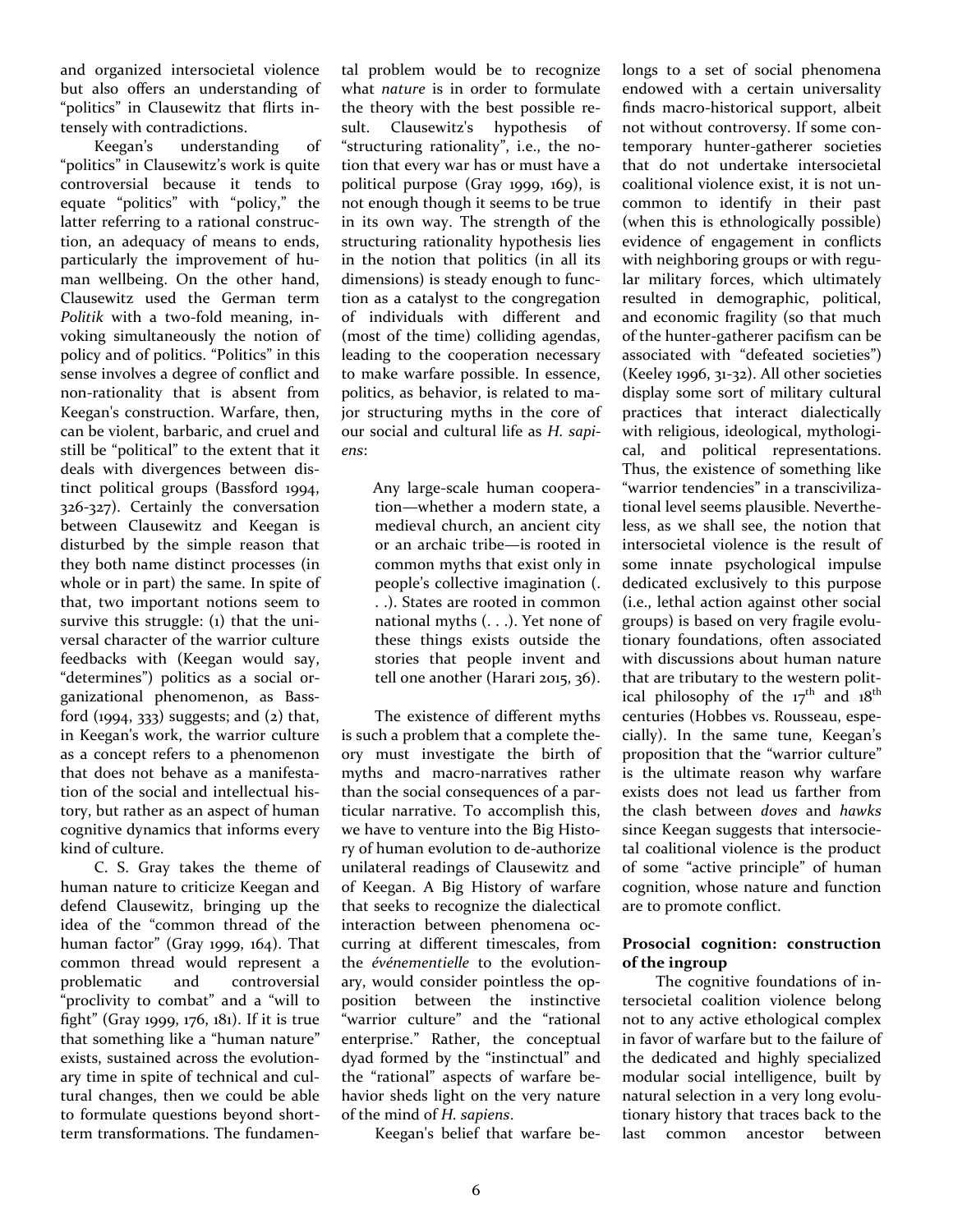chimpanzees and modern humans six million years in the past. Intersocietal coalitional violence, i.e., the result of processes and phenomena related to the organization of social sub-units dedicated to the exercise of power over other groups, based on the imposition (or threat) of lethal action, is quite rare in primatological terms. Among extant great apes, only modern humans and common chimpanzees have a behavioral portfolio consistent with the practice of warfare. We have no reason to reject the hypothesis that all the species that descended from the last common ancestor of *Homo* and *Pan* also engaged in intersocietal coalitional violence, even though our ability to trace evidence of this type of practice in the fossil record is restricted by taphonomic reasons and by the dubiousness in the identification of osteological markers of lethal violence

We have no evidence of warfare—in a broad sense—in any other primate lineages, extant or extinct, and in this respect, we should not be surprised. Organized lethal aggression toward other social groups emerged as a functional byproduct of the specific form assumed by socioethological structures emerged six million years in the past among species split from the LCA social structure that, in its more specific aspects, was another very rare condition in the primatological universe.

Two were the most likely conditions of sociability among the many species of great apes by the time of the LCA speciation. The first, older and more common, consisted of permanent kin-related female matrilineal collectives, accompanied by unstable and uncooperative non-kin groups of males (migrant individuals in volatile groups). The second one also relied on kin-related female cooperation, but associated with the exercise of strict dominance in male-male relations, with the formation of harems (with vast inequality in the distribution of copulatory opportunities among males). To think of social organization on a macro-historical scale and beyond modern human societies requires taking into account the challenges represented by the energetic needs of females in eutherian and mammal species. Females suffer a great amount of ethological pressure for accessing food resources with the highest possible nutritional value, since the costs of lactation and of a relatively long intrauterine pregnancy are far from negligible. From this evolutionary standpoint, we understand the formation (behaviorally innate) of permanent kin-related female matrilineal collectives, based on cooperative relations aimed at guaranteeing mutual energy needs in the genetic community (Foley 2003, 220; Nordhausen and Oliveira Filho 2015, 36).

Territoriality is shaped by the foraging strategies of female collectives, so males follow female groups and compete for reproductive opportunities among themselves, with intense interpersonal agonistic behavior. In species that ethologically form one-male groups, an alpha-male will strive to deny copulatory opportunities to his rivals through violence and intimidation; these primate societies are more prone to agonism and show higher levels of sexual dimorphism (morphological and behavioral differences between males and females, including body mass, temperament and behavior, canine morphology, and muscle mass) and fewer opportunities for male cooperation. In cognitive terms, intricate forms of social intelligence, with innate modules dedicated to conflict management, manifest among many of these species in both of the situations. Nevertheless, given that social relations in male groups are mostly transient, fight-or-flight behavior is highly functional and relevant so that retreat and migration to other groups can be a sufficient strategy for a male eventually confronted by an overwhelming force (Foley 2003, 223-224; Wrangham and Peterson 1996, 131).

An ecological change in habitats occupied by certain species of great apes may have led some populations to large scale migrations and others to a slow adaptation to the new context. The gradual savannization of East Africa and part of Central Africa advanced along the Cenozoic and met a critical point in the Late Miocene for most of the great apes around eight to six million years in the past. For the species that resisted in these savannized habitats, heterogeneity in the distribution of natural resources and the decrease in its average nutritional value began to take its toll, requiring adaptive responses. The rarefaction of resources in the territory would have jeopardized the strategy of kin-related female cooperation; the dispersion of resources and the lower energy value stored in each patch of bushland or woods would have led these kin-related groups to be threatened by internal competition, rendering most of the win-win strategies replicated ethologically up to that point ineffective. Avoiding internal competition would mean, to these female apes, spreading through the landscape, driving cooperative behavior to sub-optimal levels of efficiency. In this evolutionary context, kinrelated matrilineal sociability is disfavored, and female migration to other groups as they reach sexual maturity becomes a pattern of behavior gradually fixed by natural selection in these species. This means, for females, that disputing resources that are more distant as possible from one's maternal genetic community renders more reproductive gains (in the evolutionary long run) than staying in natal groups. For males, this ethological change in female behavior could have led to the emergence of patrilineal kin -related cooperation, an exotic type of sociability (Aureli et al. 2008, 629- 630; Foley 2008, 230).

Male patrilineal collectives, in association with non-kin female groups, would potentially create a problem: how the access to reproductive opportunities could be regulated and how a win-win strategy could be sustained in order to keep permanent cooperation behavior among males in the genetic community. As we have seen, the most common ethological strategies in other contexts were either the intensification of interpersonal male conflict with high lethality risks or the migration to other groups. Patrilineal male cooperation denies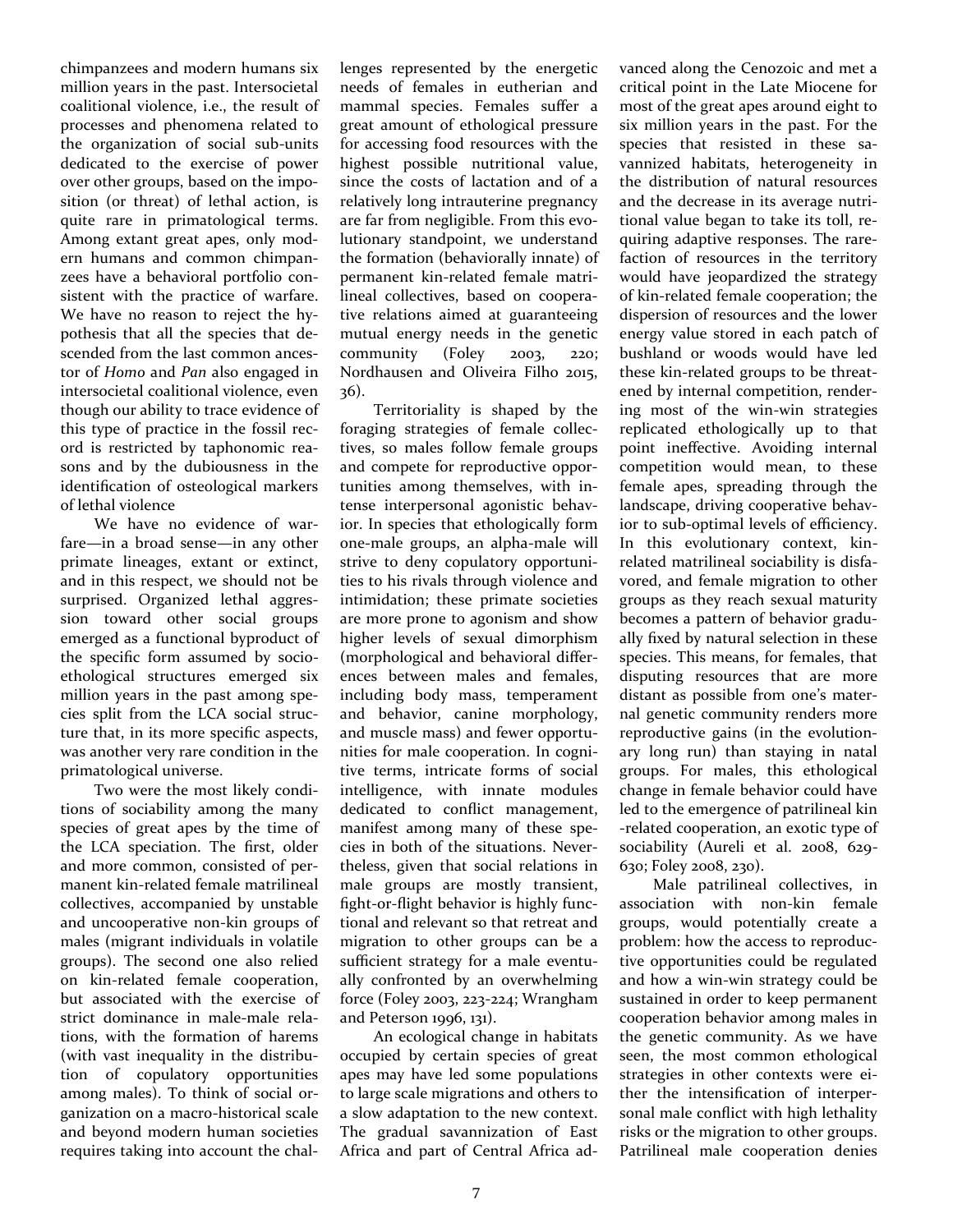these two strategies since the former jeopardizes a more balanced distribution of gains in terms of evolutionary fitness, and the latter dissolves male stable sociability itself. Of course, there is no reason to disregard the fact that climatic aggravation and its impacts on African ecosystems could have made, hypothetically (other factors excluded), permanent societies of great apes in the arid zones unlikely. However, gregariousness and cooperation are evolutionary assets that, once conquered, have the tendency to survive even major evolutionary bottlenecks (Shultz, Opie and Atkinson 2011, 222; Wrangham and Peterson 1996, 128; 186).

Speaking of environmental pressure, for the great apes, savannization resulted in the fragmentation of resources (and females) across the territory, making one-male social groups quite difficult to maintain, if not impossible to exist. Broadly speaking, surveillance by an alpha male in order to hinder the incursion of rival males had become unlikely, and the evolutionary opportunity was open for the cooperation between kin-related males in the control of the territory and its resources. These coalitions act to prevent access to the group females by any *outsider* male. For cooperation to work, so that the dispute between individual reproductive agendas does not produce fractures in the kin collective, a specialized and ethological social intelligence emerges, exclusively devoted to process social information, in order to operate a dynamic hierarchy of status. This socio-cognitive domain should operate the norms and forms of dispute for higher ranks and produce prosocial limits that buffer against lethal outcomes in internal conflict.

Social intelligence, differently from general intelligence, is not based on the application of simple and standardized learning rules, generating cumulative and modified content based on interaction with the environment, but on trial and error. Social cognition has the following characteristics: (1) an increased dedication and speed of processing information that allow for the prediction of the status

rank actually possessed by others through the analysis of sensorial cues and through the recall of past interactions; (2) the formulation of hypotheses about the behavior of conspecifics in a given social interaction, involving or not the observer; and  $(3)$  the designing of strategies for climbing status ranks or preserving a current rank, employing alliances and coalitions with conspecifics dedicated to the same objective. Social cognition forms, thus, an innate political ethology, present in common chimpanzees and also in the evolutionary lineage of *H. sapiens* (Aureli et al. 2008, 632; Mithen 2002, 129-131; Wrangham and Peterson 1996, 128, 186).

The ethological rite in the struggle for status among common chimpanzees in a social group follows some elementary principles, identified and thus interpreted from the observation of these primates in their natural environment (Mithen 2002; Wrangham and Peterson 1996):

- The prospect of a stable dominance maintained basically through force, as occurs with gorillas, is discarded so that status relations are organized into fluid networks of power with unstable alliances between males and between females (more intense among the first); the rise and fall in hierarchy indicate that social mobility is a very important ethological aspect in the species split from the LCA, six million years in the past.
- The rise and fall in the status pyramid, although part of a win-win strategy in the long run (as a prosocial mechanism that helps to prevent the dissolution of the society), in the short run results in a zero-sum game in which the gain of one is the loss of another.
- Males will confront other males in an intricate dynamic of coalition formation, involving the intimidation of adversaries and their allies, and the conquest of crescent support from the group members. This growing support is expressed by the longer social time spent by a contestant with his supporters (involving grooming and other

forms of recreation and/or strengthening of social bonds). In this case, the ascension of a competitor brings non-linear status gains to all members of his coalition;

- The "ritualistic" dimension (*lato sensu*, devoid of the symbolic nature present in the culture of modern humans) is a crucial aspect of disputes of status because it provides rapid sensorial information to the social cognitive mechanisms. The cycles of dispute involve precisely the violation of expected social behaviors that, when in practice, indicate the recognition of the status of a third party. A common chimpanzee bends down before a higher rank conspecific, permits being touched on the shoulder, etc., as forms of status signaling. Denying these 'courtesies' on a regular basis means conflict.
- Status disputes indirectly involve most of the group, and their cycles are concluded through the establishment of a "consensus", insofar as the majority of the members of the social group converge in support of a certain competitor and his allies. From this point, gains and losses are recognized, submission/ dominance signaling in form of gesticulations and vocalizations are performed, and life goes on until a new contest begins.

## O**utgroups and coalitional violence**

The prosocial ethology in chimpanzees (and presumably in the LCA) is not fail-safe. Fluid but effective limits persist in the average volume of social information that can be processed cumulatively. Thus, although composed of dedicated and specialized mental modules, social cognitive activity has a significant correlation with the neocortical volume, and both have as proxy the time spent in grooming and other forms of recreation necessary for the renewal of social bonds and for the reaffirmation of hierarchies. This means that when the number of relationships to be processed exceeds a certain limit (variable according to encephalization, in each species), the volume of sensory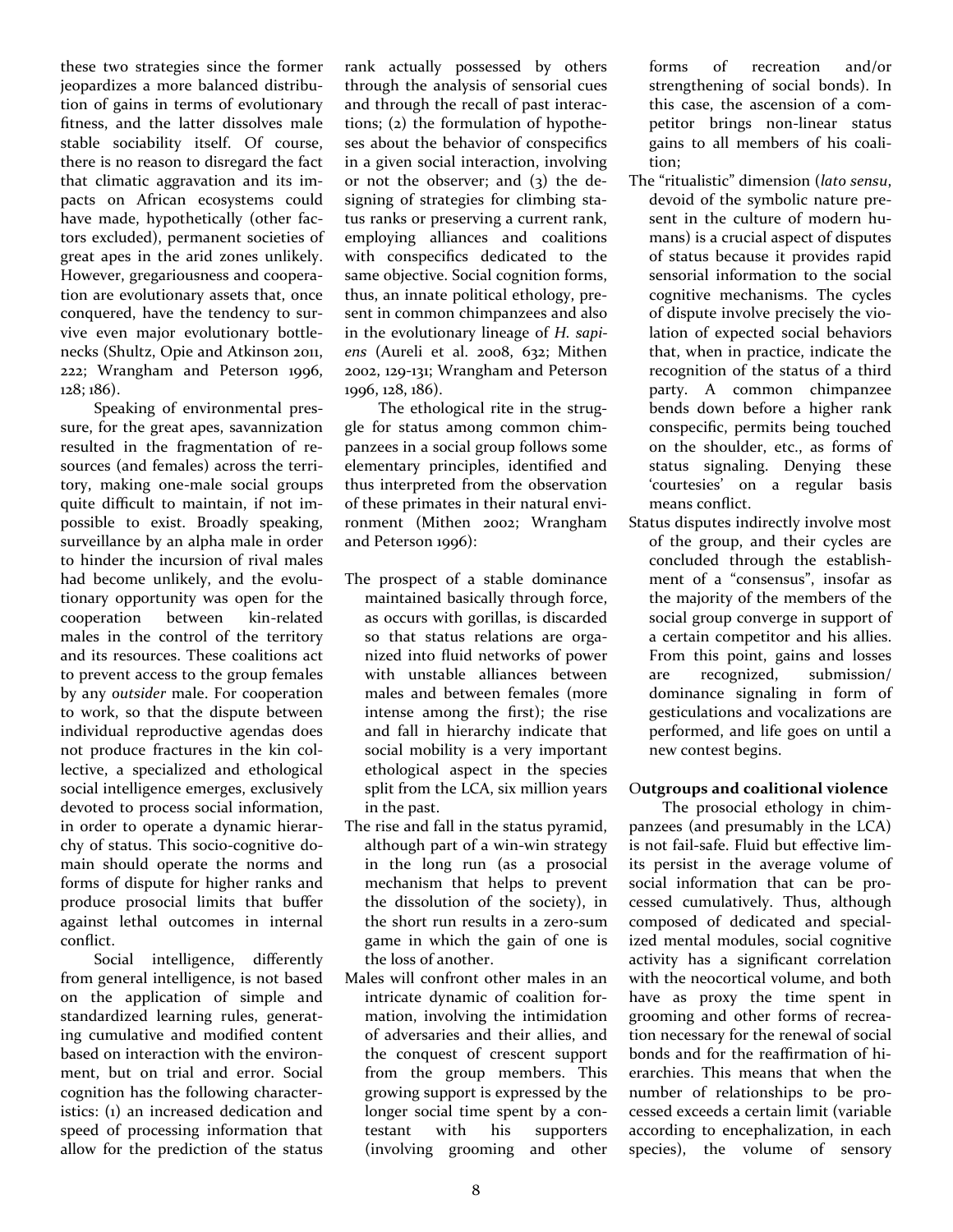information to be detected and analyzed, as well as the number of possible combinations of relationships involving two or more individuals, surpasses the power of mental processing, making cooperation and coordination less viable. In this context, the identification of the status rank of a growing number of conspecifics becomes increasingly vague, which makes the operation of prosocial mechanisms less effective. Thus, by virtue of demography or environmental factors, the operation of the prosocial ethology may be impaired, leading to the intensification of internal conflict between individual agendas; in these situations, permanent group fission tends to be the answer, leading the operation of social cognition back to manageable levels (Aiello and Dunbar 1993, 184-185; Aureli et al. 2008, 637; Ferguson and Beaver 2009, 291).

What about intersocietal relations? No prosocial ethological restraints present as capable of preventing lethal violence from being imposed on individuals about whom little or no social information is available. The unloading of excessive social information, enabled by group fission, results in framing the "foreign" as an entity external to the hierarchy pyramid and, therefore, as someone not eligible to be included in prosocial mechanisms; intersocietal relations are thus restricted to violent contacts. The logic underneath the "wars" among common chimpanzees lies in the physical elimination of "opposing" males, in the disarticulation of neighboring communities, and in the abduction of their females. This is attempted during many raids into the foraging territory belonging to neighboring groups, promoted by male raiding parties, eventually accompanied by a few nulliparous females (Roscoe 2007, 485-486; Wrangham and Peterson 1996, 6-7, 162-165).

From the process of mobilization of a raiding party to the return to their home territory, some themes are relevant:

- Mobilization is triggered by a highranking male through vocalizations and bodily displays with strong somatic and sensorial content. Once successful, mobilization results in the formation of temporary parties organized with the sole purpose of inflicting lethal violence to the "enemy." It is not a defensive action, or the result of any need of patrolling the territory boundaries.
- During the advance toward the neighboring territory, the sensorial attention for the presence of "enemy" chimpanzees is intense. The perception of features on the landscape that suggest the proximity with the border between the two territories reduces the number of vocalizations emitted and widens the attention even more. If a vocalization is responded by an enemy chimpanzee, signs of anxiety in the raiding party become visible, and prosocial ethology enters the scene: the group members most often perform gestures and specific actions, which are employed to calm and renew mutual trust under normal conditions (touches and hugs as examples).
- The strategy of violence between groups of common chimpanzees seeks to exploit asymmetry of power to the maximum. An attack on an isolated opponent is the main objective; in the ecological niches explored by these primates, and probably also by our common ancestor (savannah, open woodland, or bushland), the rarefaction of resources in the territory leads to frequent dispersion in their already deconcentrated social macrogroups, creating opportunity for the engagement of a lone opponent. During a raid, if a decisive numerical advantage is not identified, the attacking group retreats. In case of contact with more than one "enemy" and if the conditions of numerical asymmetry are still favorable, the aggressors will seek to isolate their opponents to prevent them

from cooperating in their defense.

- There are no observed acts of nonlethal violence and intimidation performed by an aggressive coalition against male members of an *outgroup*. Lethality seems to be always sought, and there are records of ethological demonstrations of intriguing content, such as the emasculation of dying opponents and the sharing of body parts and the blood of dead "enemies." The association between intersocietal violence and cannibalism is of particular interest, since common chimpanzees exhibit different somatic displays and vocalizations when dealing with *ingroup* and *outgroup* individuals: in the first case, all ritualistic and lethality prevention mechanisms are in place, while in the second case, raiders show body language and make vocalizations normally related to hunting activities (chimpanzees often feed on small vertebrates and even on smaller monkeys like the red colobus, *Piliocolobus badius*). Therefore, "foreigner" chimpanzees are behaviorally treated as prey. The re-signification of the enemy's nature is called "dechimpizing", clearly analogous to "dehumanization" processes (Roscoe 2007; Mithen 2002).
- Raids may also be associated with attempts to coerce females from neighboring groups through intimidation and non-lethal violence so that they desert and join the aggressor's side. In case of success, the first offspring born of newly incorporated females are almost always victims of infanticide by adult males. This type of behavior is not uncommon among social mammals and has the effect of minimizing the impact of paternity uncertainty on a polygynandric mating system: since there is no sexual exclusivity among common chimpanzees, infanticide in these cases operates as a guarantee that the offspring does not belong to males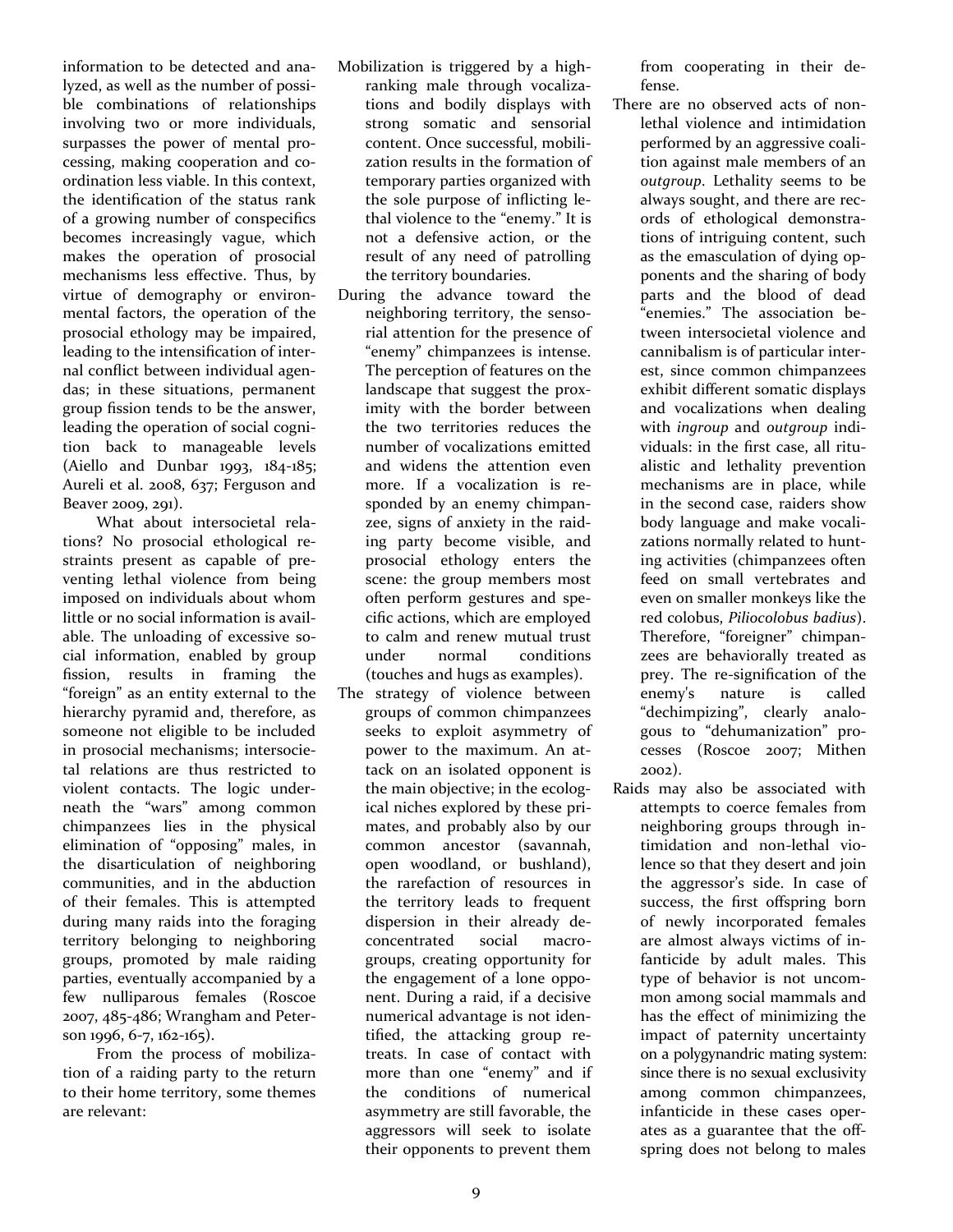unrelated to the *ingroup*. This is an important factor (the absence of marked inequality in reproductive opportunities) that makes engaging in intersocietal violence a potentially rewarding strategy for all males involved.

The balance of power is an ethologically relevant strategy for the prevention of intersocietal violence among common chimpanzees. This is because lethal aggression, although not a rare ethological phenomenon among mammals, occurs more frequently at interpersonal levels, in asymmetric conditions, and between adults and infants (Roscoe 2007, 485-486; Wrangham and Peterson 1996, 6- 7, 162-165). Lethal aggression among adults is a high-risk behavior, with the potential for killing aggressors and/or victims. What makes intersocietal violence possible in the way it occurs among chimpanzees is precisely the presence of an advanced social cognition, acting to produce intense male cooperation and coordination. The coalitional strategy has the potential for breaking the balance of power, for delivering lethal violence against the enemy with minimal risks to the aggressors, and for maximizing individual returns resulting from the expansion of foraging territory (as a consequence of the demographic decline of neighboring groups), and from the abduction of females in a polygynandrous mating system.

# **Warfare and the modern human mind: between Clausewitz and Keegan**

Of course, all this relates to our closest evolutionary relatives, with whom we share almost 99% of the genes. In this context, anyone could quite rightly claim that human societies function in another framework, that modern humans are rational and conscious, and that they are cultural animals; thus, wars between human societies should illustrate a phenomenon of another kind, incurring another dynamic and logic. In fact, human evolution lead us through other paths; in spite of this, the evolutionary dynamics should never be confused with the drawing board of the Creator, in which drawings are erased to give space to others, traced from scratch; the evolutionary process is a *collage* that takes place over millennia, with overlapping images, some visible, others almost imperceptible, but still present. The human mind, though distinct as a result of its metarepresentational and transdominial format, carries in its ontology and phylogeny all the evolutionary content of the deep past, substantially situated in the opacity of the collective unconscious (Stevens 2002).

In modern humans, specialized intelligences of high performance and energetic cost operate together, with their algorithms, innate and learned contents circulating freely, generating knowledge of a creative and transversal nature. As a result of this transdominiality, for modern humans a forest can contain a universe of naturalistic information regarding foraging (for the resources it contains), but, at the same time, a forest represents a socially constructed space (the "dwelling of the ancestors," for example); for modern humans, a forest can be imbued with sentience, can talk and listen, so it must be respected as a social being. By this transversality between naturalistic and social intelligences, it is highly likely that the food resources provided by a forest can also be a "gift" of the ancestors, satisfying not only energetic needs but also renewing social bonds through symbolical and mythical representations. Automobile enthusiasts in modern industrial societies know that their cars are much more than a tool, a product of technology and capitalism; a vehicle can be treated as a social entity, an object of trust and affection, and can send powerful social messages about its owner. I believe that only a few SUV owners in the capitalist world consider of more importance the technical aspect that gives the thing a name – 'utility' – than the strident social message it sends to economy car drivers; although this message is also "useful" in its own way.

The articulation between cogni-

tive domains with strong presence of innate algorithms is made by a master domain, the metarepresentation module, which gains this name by producing simultaneous images of the same object in different specialized intelligences. Moreover, it is in the module of metarepresentation that holistic representations about knowledge are expressed—in the form of something like a "consciousness of the consciousness." Evidence suggests that chimpanzees are aware of themselves and aware of others only in the realm of social relations but nowhere else. Chimpanzees do not use tools (which they produce) to convey social messages and help in their status disputes, nor do they seem to be able to use their social algorithms in their relationship with the natural world (Mithen 2002, 139). Human capacity to employ consciously or unconsciously deep-rooted ethological algorithms in tasks for which they were not evolved—a capacity for a "creative confusion"—can make the aftermath of the clash between Keegan's "warrior culture" and Clausewitz's "rationality of war" less trivial than it may seem.

We will insist here on the inexistence of a real opposition between these two propositions and on the fact that they emerge at different instances of the complex phenomenology of social cognition. In the first place, the question does not seem to involve a problem of rationality vs. irrationality. If the war for Clausewitz is fundamentally rational because it is a means to an end, the results of the intersocietal coalitional violence in *Pan troglodytes* also have a solid rational dimension; as a means to an end, warfare contributes to the expansion of the foraging territory of a social group and to increase the number of sexual opportunities for all males (albeit unevenly) as a result of the polygynandric mating system. It is evident that wars between modern human societies, and especially interstate conflicts, often involve different purposes. We do not need, for any reason, to postulate that modern wars, being impacted by the constant presence of "ancestral impulses," have to result in the expansion of male reproductive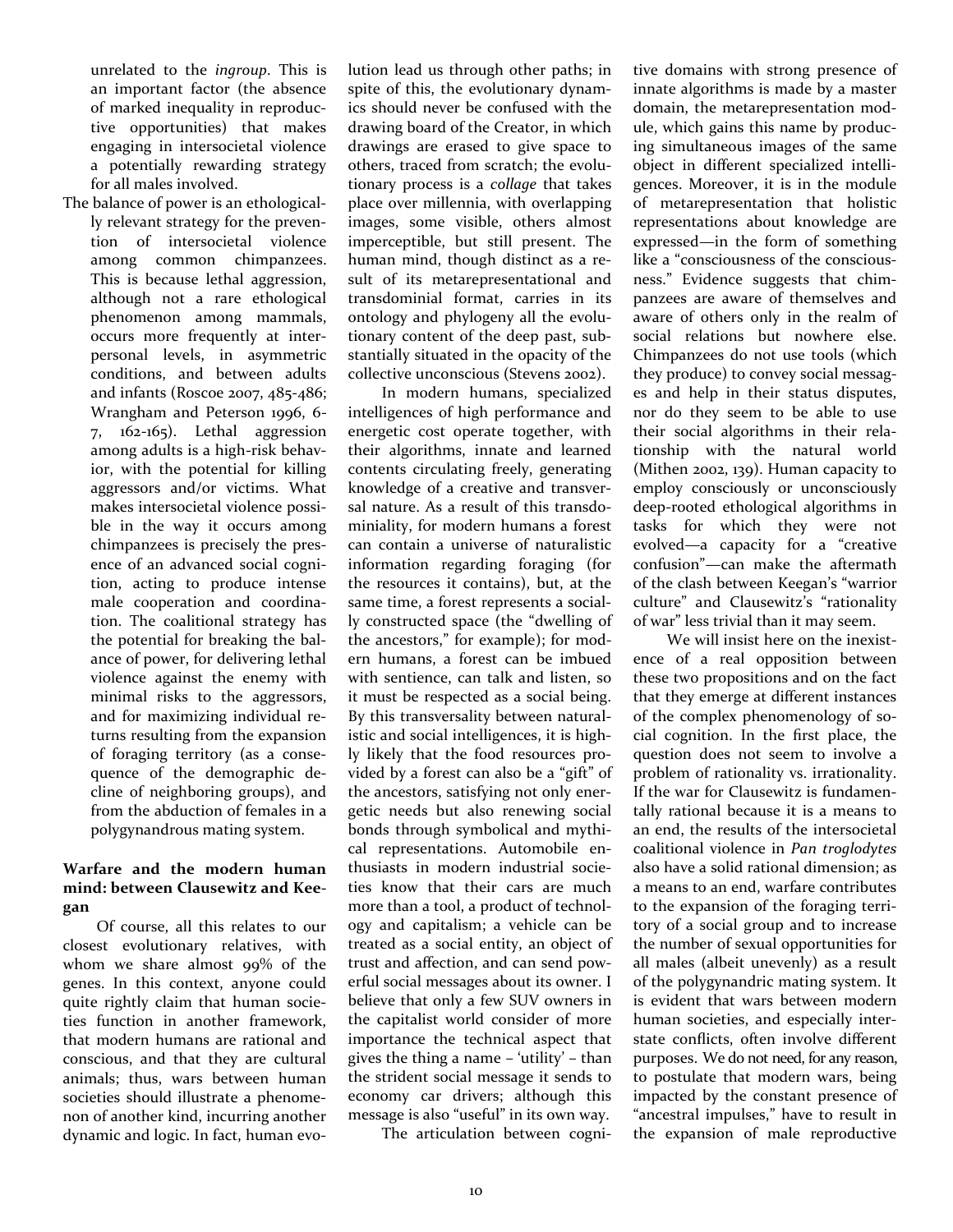fitness and in the expansion of a society's "vital space." This is not the way these "ancestral impulses" comes to us. The ethological algorithms that echo in the metarepresentational mind and the symbols produced by it are not the cause of war, either among humans or among chimpanzees. These algorithms are ultimately one of the means to make warfare happen, even though they arise as an indispensable condition.

What modern humans do, in the mobilization and in the strategy of war, is to resort consciously or unconsciously to the ethology contained in deep layers of specialized intelligences, to combine them with hundreds of other pieces of knowledge, and to change the values of the variables in the algorithms so that they serve the expected 'rational means' that some cultural, institutional, or political context demands. In other words, we must consider that, in the minds of women and men in modern war offices, the prospecting of geopolitical scenarios and the setting up of strategies—rational actions, by definition become credible and trustworthy only by resorting to deep ethological complexes that make some courses of action familiar and self-explanatory to the detriment of others. So, in every pursuit of a rational goal involving strategy, evolutionary algorithms are frankly present; their echoes in the metarepresentational mind reduce, at the cognitive level, the degree of estrangement and uncertainty about decisions that, at the limit, can involve the lives of hundreds of thousands of people. In preparation for modern warfare, indoctrination and training of the combatants (as well as the mobilization of public opinion) involve a large dose of massive and programmed activation of unconscious ethological complexes through the use of cultural and symbolic categories that reinforce the construction of imagined *ingroups* ('homeland', 'nation', 'class' , 'brothers in arms', and the like). The Hobbesian *warre*  involves also the use of cultural contents capable of triggering dehumanizing behavior through the use of concepts that outlines the enemy *outgroup* ('barbarian', 'immoral', 'impure', 'pagan', 'imperialist', 'communist', among others ).

War among modern humans, if reduced to its innate behavioral components, would result in an irrational phenomenon: the potential gains in reproductive fitness brought by intersocietal violence, fixed by natural selection since the LCA, do not appear as the result of engagement in modern warfare. In this way, if the expansion of the male evolutionary fitness is supposedly the purpose for which men (and women!) march toward the battlefield and something that makes strategists a living, modern warfare would be an irrational phenomenon since, in theory, it fails to contribute to this goal either in victory or in defeat. The rationality of interstate warfare is a product of transdominiality and metarepresentation; it is a means for purposes that are transversal to the economic, political, and cultural realms, using strategic or incidental activation of ethological complexes on the collective unconscious. These complexes, selected over millions of years of the natural history of the Primates order, are employed by modern humans as instruments for understanding, significance, mobilization, and acceptance of lethal intersocietal violence, devoted to objectives most distinct from ancestral ones.

Pride, emotion, and instinct, the affective triumvirate of warfare in Keeganian terms, produces a false contradiction with rational purpose. This provocation against Clausewitzian principles seems to slip between two distinct dyads: rationality x irrationality, by one side, consciousness x unconsciousness, by the other. The so -called "irrational dimensions" in Keegan should be so because of the eventual inadequacy of warfare in achieving certain goals, and it does not appear that intersocietal coalitional violence has been constituted as a mere set of frivolities, distempers, or periodic tragedies. If there is a conflict between categories, it happens not in the circumstances of an "unconsciousrational" dyad but in an "unconsciousconscious" one although the notion of conflict does not fit the complex dialectical game between these two instances of the metarepresentational mind. "Irrational" belongs to behavior and courses of action seeking or resulting in sub-optimal consequences. Those that result in optimal outcomes are rational by definition, regardless of their conscious or unconscious origins. In this way, the "warrior culture" can be a mechanism for the discharge of primal impulses without ceasing to be a means to an end.

### **Final considerations**

Keegan is captured by the contradiction between his intuitions about a "human condition" directed toward warfare and his theoretical need to define it as "culture". Considering the mechanisms of intersocietal violence we have described, a "warrior instinct" seems devoid of evidence; in spite of this, Keegan contributes decisively in bringing the *longue durée* to the debate, something that paves the way to the interaction between the collective unconscious with evolutionary origins (Jung 2015) and particular cultural systems. We can overcome this conceptual confusion by unfolding the "warrior culture" in two separate and interlocked aspects: (a) one that requires a deep comprehension of warfare, requiring our attention to "ancestral psychic mobilizations" based on ethological projections (the observance and the violation of prosocial complexes) over the metarepresentational mind; or (b) another one that evaluates genuine "warrior cultures" in their condition of conscious and unconscious practices specific to particular societies. The "warrior culture" in Keegan is definitely not what it seems, and we believe that Clausewitzian rationality is not what it seems either if it is considered as synonym of "consciousness." Keegan resorts to a universal dimension, and thus ends up postulating his object of analysis as something pre-cultural and innate, ubiquitous to all societies. Such universality places the "warrior culture" in the ethological realm, but, as we have seen, the existence of a